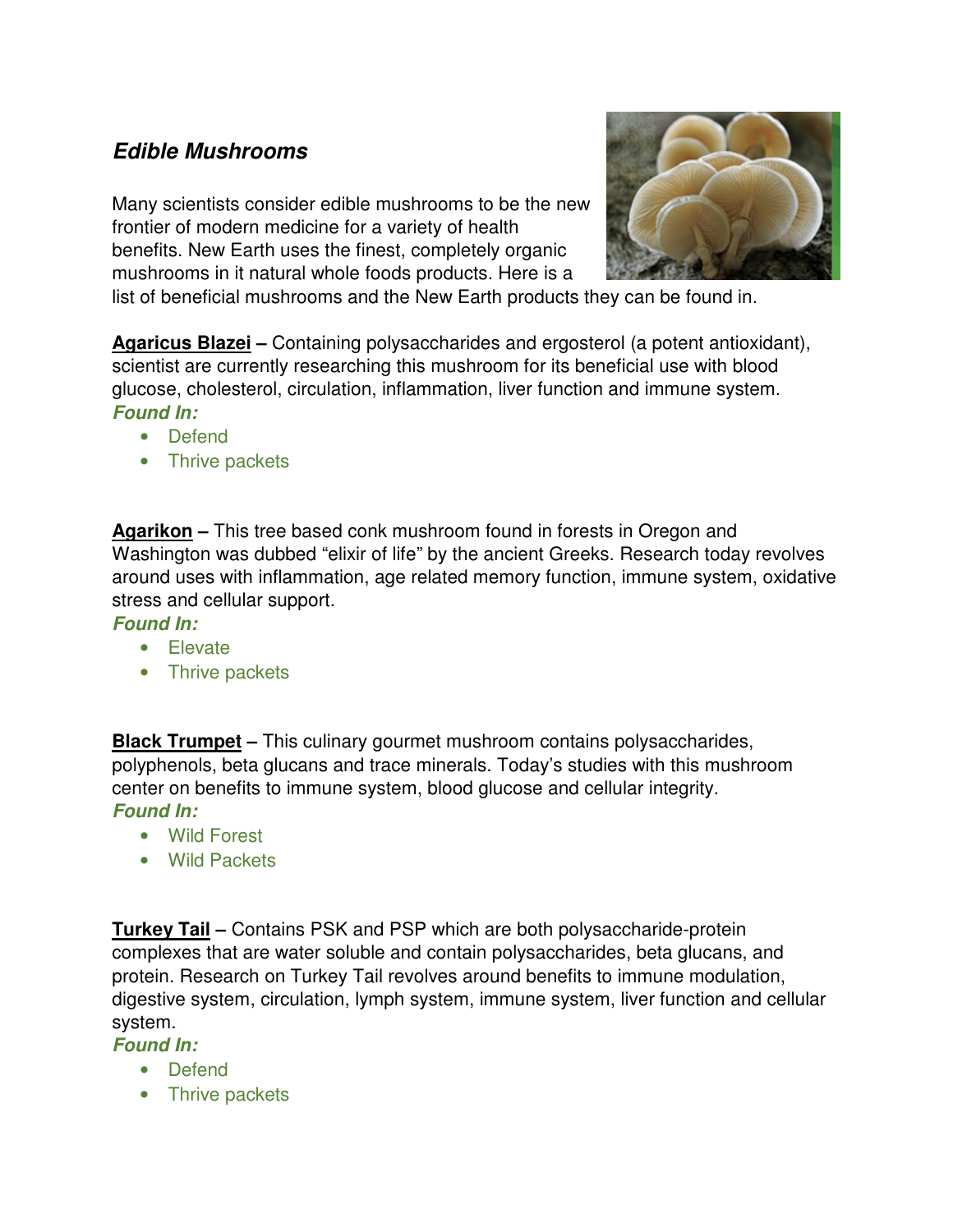**Cordyceps –** This mushroom is rich in proteins, plant sterols, polysaccharides, antioxidants, and nucleoside derivatives. Scientific research currently is interested in its benefits for immune system, liver function, sports performance, endocrine system, cardiovascular system, circulatory system, immune modulation, cellular oxidation, blood glucose and kidney function.

#### **Found In:**

- Wild Forest
- Drive
- Elevate
- Defend
- Thrive packets
- Edge Packets
- Wild Packets

**Lion's Mane –** This mushroom has been called "nature's nutrient for the neurons" due to NGF (nerve growth factor) being found in it. Scientists currently are interested in its benefits for stimulation of nerve growth, neuropathy, age related memory function, intestinal ulceration, mental clarity, and the neurological system.

**Found In:** 

- Focus
- Elevate
- Thrive packets
- Edge Packets

**Maitake –** This gourmet culinary mushroom has excellent nutritional value through a variety of beneficial phospholipids, unsaturated fatty acids, polysaccharides, antioxidants, beta glucans and plant sterols such as ergosterol. Scientists currently are studying it for its benefits for the immune system, liver function, endocrine system, circulatory system, bone and skeletal system, blood glucose, skin, immune modulation and cardiovascular system.

#### **Found In:**

- Wild Forest
- Defend
- Thrive packets
- Wild Packets